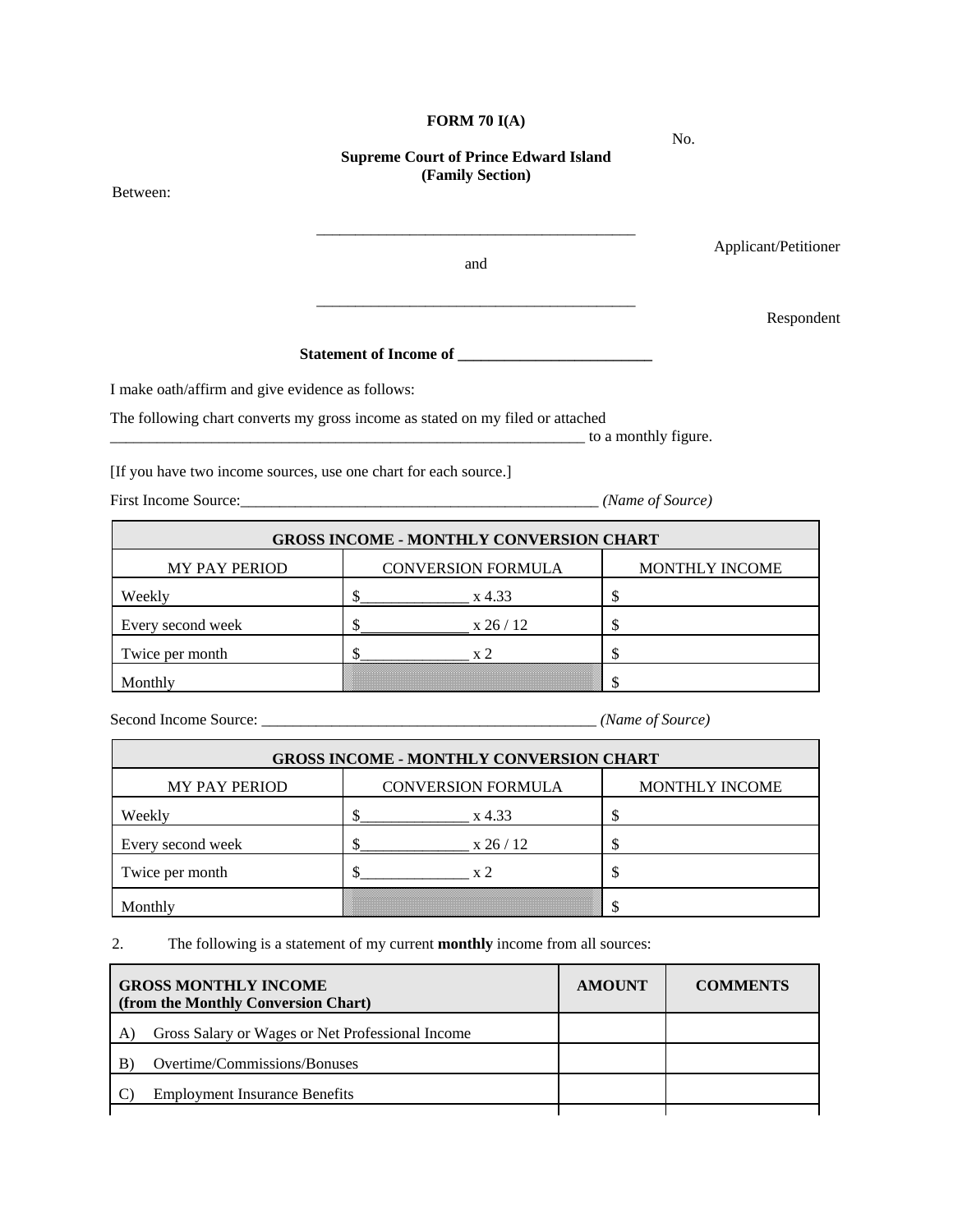| D)           | Social Assistance/Family Benefits                               |  |
|--------------|-----------------------------------------------------------------|--|
| E)           | Pension Income                                                  |  |
| F)           | Actual Dividends Received Before Gross-up                       |  |
| G)           | Income from Trust                                               |  |
| H)           | <b>Investment</b> Income                                        |  |
| I)           | Other-                                                          |  |
| J)           | Other-                                                          |  |
| K            | Other -                                                         |  |
|              |                                                                 |  |
| L)           | <b>SUB TOTAL</b>                                                |  |
| M)           | <b>Deduct Union Dues</b>                                        |  |
| N)           | Deduct Other Schedule III Adjustments                           |  |
| $\mathbf{O}$ | <b>TOTAL MONTHLY INCOME</b><br>(FOR TABLE AMOUNT CHILD SUPPORT) |  |
| $P$ )        | Child Tax Benefit                                               |  |
| $Q$ )        | GST/<br><b>HST</b> Credit                                       |  |

| <b>Total Monthly Income for table amount:</b> | (Line O, above) | X 12 |
|-----------------------------------------------|-----------------|------|
| <b>Total Annual Income for table amount:</b>  |                 |      |
|                                               |                 |      |

- ' Attached are true copies of my personal income tax returns filed with Canada Revenue Agency for the three most recent taxation years.
- ' Attached are true copies of Notices of Assessment (or Re-Assessment) issued by Canada Revenue Agency for each of the three most recent taxation years.

### 3. *THE FOLLOWING ITEMS MARKED WITH AN "X" APPLY TO ME:*

#### *I AM AN EMPLOYEE:*

Attached is a true copy of my two most consecutive recent statements of earnings or pay stubs indicating my total earnings paid in the year to date, including overtime (*or alternatively,* a letter from my employer setting out my annual salary or remuneration, my earnings to date for this year, including overtime).

## ' *I AM UNEMPLOYED***:**

Attached is a statement of my income to date this year from (*include particulars of all income received by way of employment insurance benefits, social assistance, pension income, Workers*  $'$  Compensation,